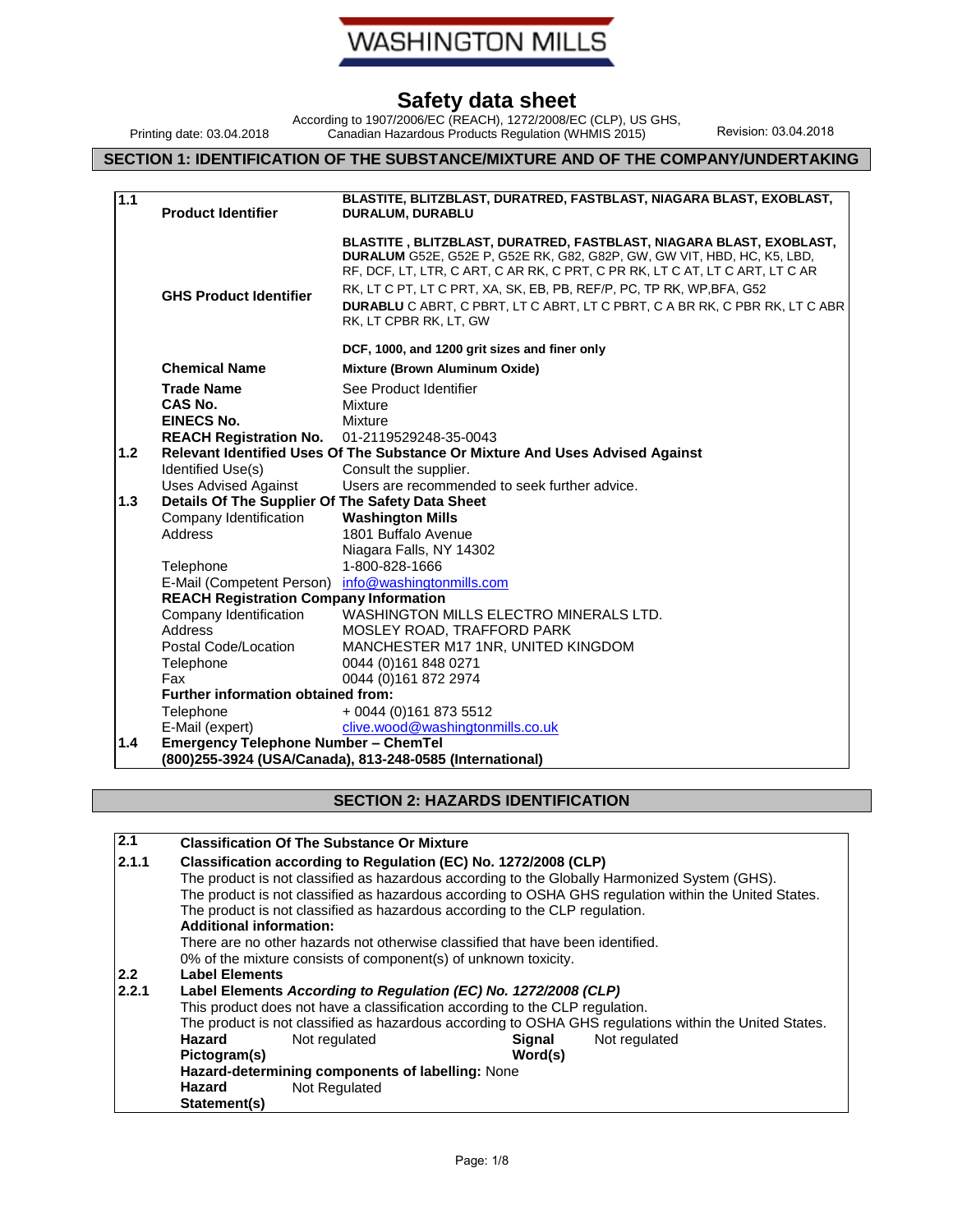| Printing date: 03.04.2018   |                                         | According to 1907/2006/EC (REACH), 1272/2008/EC (CLP), US<br>Revision: 03.04.2018<br>GHS, Canadian Hazardous Products Regulation (WHMIS 2015) |
|-----------------------------|-----------------------------------------|-----------------------------------------------------------------------------------------------------------------------------------------------|
|                             |                                         | BLASTITE, BLITZBLAST, DURATRED, FASTBLAST, NIAGARA BLAST, EXOBLAST, DURALUM, DURABLU (See Page 1)                                             |
| <b>NFPA ratings</b>         |                                         | Health = $0$                                                                                                                                  |
| $(scale 0 - 4)$             |                                         | $Fire = 0$                                                                                                                                    |
|                             |                                         | Reactivity = $0$                                                                                                                              |
| <b>HMIS-ratings</b>         | <b>HEALTH</b><br>$\boxed{0}$            | Health = $0$                                                                                                                                  |
| $(scale 0 - 4)$             | $\overline{\phantom{0}}$<br><b>FIRE</b> | Fire $= 0$                                                                                                                                    |
|                             | <b>REACTIVITY</b> 0                     | $Reactivity = 0$                                                                                                                              |
| <b>HMIS Long</b>            |                                         |                                                                                                                                               |
| <b>Term Health</b>          |                                         | None of the ingredients are listed.                                                                                                           |
| Hazard                      |                                         |                                                                                                                                               |
| <b>Substances</b>           |                                         |                                                                                                                                               |
| 2.3<br><b>Other Hazards</b> |                                         |                                                                                                                                               |
| <b>Results of PBT</b>       | <b>PBT:</b> Not applicable.             |                                                                                                                                               |
| and vPvB                    | vPvB: Not applicable.                   |                                                                                                                                               |
| assessment                  |                                         |                                                                                                                                               |

### **SECTION 3: COMPOSITION/INFORMATION ON INGREDIENTS**

| <b>Hazardous</b><br>Ingredient(s)                          | %W/W  |  | CAS No.    |  | EC No.        | <b>REACH</b><br>Registration<br>No. |      | Hazard Pictogram(s) and Hazard<br>Statement(s)            |
|------------------------------------------------------------|-------|--|------------|--|---------------|-------------------------------------|------|-----------------------------------------------------------|
| Aluminum Oxide                                             | >90   |  | 1344-28-1  |  | 215-691-6     | NA.                                 | None | Substance with a<br>Community workplace<br>exposure limit |
| Silicon dioxide                                            | $<$ 5 |  | 7631-86-9  |  | 231-545-6     | <b>NA</b>                           | None | Substance with a<br>Community workplace<br>exposure limit |
| Titanium Dioxide                                           | $<$ 5 |  | 13463-67-7 |  | 236-675-5     | NA.                                 | None | Substance with a<br>Community workplace<br>exposure limit |
| Diiron trioxide / iron<br>(III) oxide                      | $<$ 5 |  | 1309-37-1  |  | 215-168-2     | NA.                                 | None | Substance with a<br>Community workplace<br>exposure limit |
| <b>Dangerous Components (Alternative Classifications):</b> |       |  |            |  |               |                                     |      |                                                           |
| Hazardous Ingredient(s)                                    |       |  | %W/W       |  | CAS No.       |                                     |      | Hazard Pictogram(s) and Hazard Statement(s)               |
| Titanium Dioxide<br>$<$ 5                                  |       |  | 13463-67-7 |  | 3.6/2<br>H351 |                                     |      |                                                           |

carcinogenic to humans" based upon animal trials. According to the Titanium Dioxide Manufactures Association and the Titanium Dioxide Stewardship Council, there is no evidence that titanium dioxide itself has toxic properties that would lead to cancer, nor that it presents a carcinogenic risk to humans at exposures experienced in the workplace.

#### **SECTION 4: FIRST AID MEASURES**

| 4.1 | <b>Description of First Aid Measures</b>                                                         |                                                                                                                                    |
|-----|--------------------------------------------------------------------------------------------------|------------------------------------------------------------------------------------------------------------------------------------|
|     | <b>General Information:</b>                                                                      | No special measures required.                                                                                                      |
|     | <b>After Inhalation:</b>                                                                         | Supply fresh air; consult doctor in case of complaints.                                                                            |
|     | <b>After Skin Contact:</b>                                                                       | Brush off loose particles from skin. Wash with soap and water. If skin irritation is<br>experienced, consult a doctor.             |
|     | <b>After Eye Contact:</b>                                                                        | Remove contact lenses if worn. Rinse opened eye for several minutes under<br>running water. If symptoms persist, consult a doctor. |
|     | <b>After Swallowing:</b>                                                                         | Rinse out mouth and then drink plenty of water. Do not induce vomiting; call for<br>medical help immediately.                      |
| 4.2 | <b>Most Important</b><br><b>Symptoms And</b><br><b>Effects, Both Acute</b><br><b>And Delayed</b> | Slight irritant effect on eyes.                                                                                                    |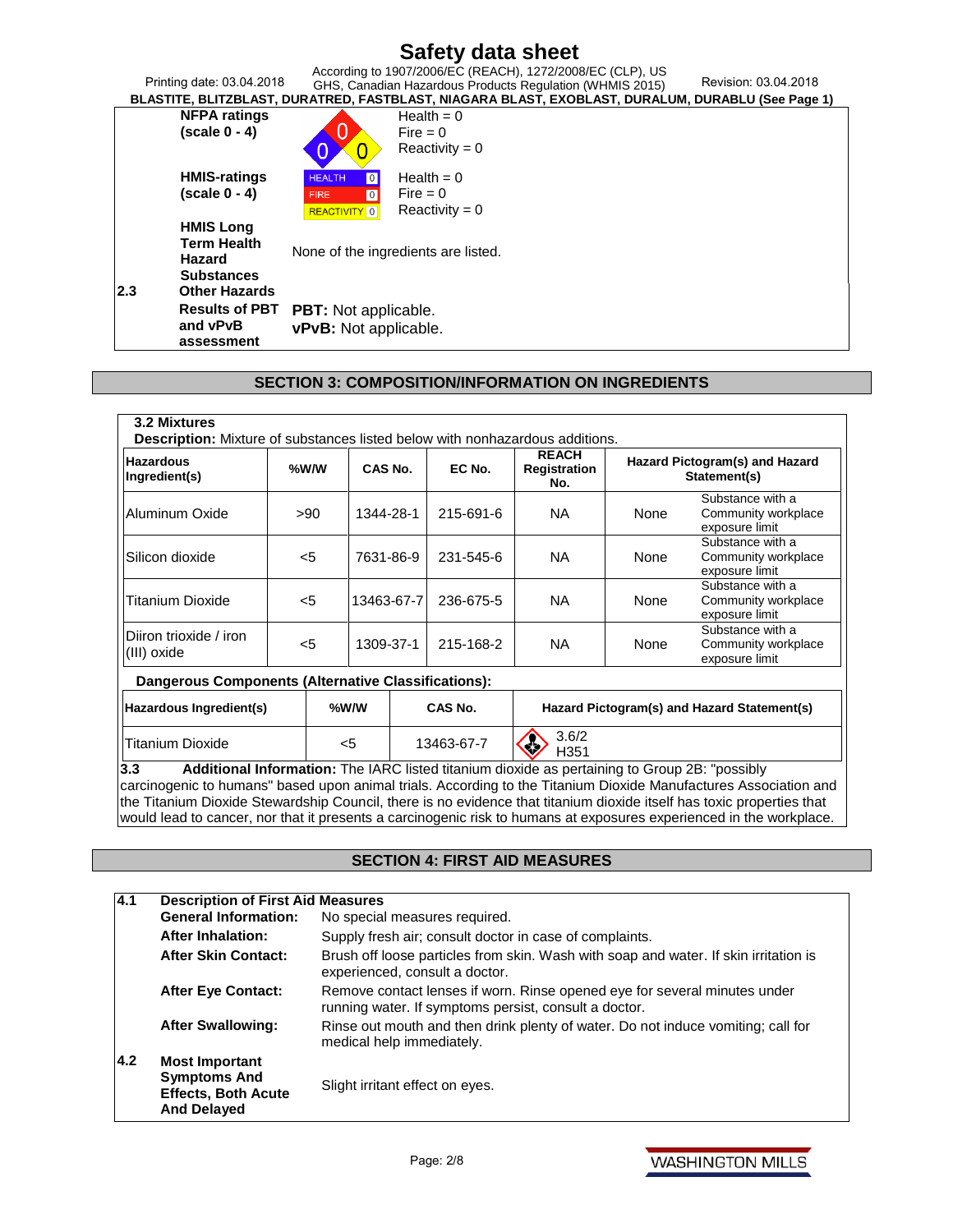Printing date: 03.04.2018 According to 1907/2006/EC (REACH), 1272/2008/EC (CLP), US GHS, Canadian Hazardous Products Regulation (WHMIS 2015) Revision: 03.04.2018

**BLASTITE, BLITZBLAST, DURATRED, FASTBLAST, NIAGARA BLAST, EXOBLAST, DURALUM, DURABLU (See Page 1)** Hazards **No further relevant information available.** 

**4.3 Indication Of The Immediate Medical Attention And Special Treatment Needed**

No further relevant information available.

### **SECTION 5: FIRE-FIGHTING MEASURES**

| 5.1 | <b>Extinguishing Media</b>      |                                                                                |
|-----|---------------------------------|--------------------------------------------------------------------------------|
|     | Suitable Extinguishing          | Use fire extinguishing methods suitable to surrounding conditions.             |
|     | Media                           |                                                                                |
|     | Unsuitable Extinguishing        | None.                                                                          |
|     | Media                           |                                                                                |
| 5.2 | <b>Special Hazards Arising</b>  | No further relevant information available.                                     |
|     | <b>From The Substance Or</b>    |                                                                                |
|     | <b>Mixture</b>                  |                                                                                |
| 5.3 | <b>Advice for Fire-Fighters</b> | Wear self-contained respiratory protective device. Wear fully protective suit. |
|     | <b>Additional Information</b>   | No further relevant information available.                                     |

#### **SECTION 6: ACCIDENTAL RELEASE MEASURES**

| 6.1<br>6.2 | <b>Personal Precautions,</b><br><b>Protective Equipment And</b><br><b>Emergency Procedures</b><br><b>Environmental Precautions</b> | Avoid formation of dust. For large spills, wear protective clothing. For<br>large spills, use respiratory protective device against the effects of<br>fumes/dust/aerosol. Ensure adequate ventilation.<br>No special measures requied. |
|------------|------------------------------------------------------------------------------------------------------------------------------------|----------------------------------------------------------------------------------------------------------------------------------------------------------------------------------------------------------------------------------------|
| 6.3        | <b>Methods And Material For</b><br><b>Containment And Cleaning Up</b>                                                              | Pick up mechanically. Send for recovery or disposal in suitable<br>receptacles. Dispose contaminated material as waste according to item<br>13.                                                                                        |
| 6.4        | <b>Reference To Other Sections</b>                                                                                                 | See Section 7 for information on safe handling.<br>See Section 8 for information on personal protection equipment.<br>See Section 13 for disposal information.                                                                         |

#### **SECTION 7: HANDLING AND STORAGE**

| 7.1 | <b>Precautions For Safe</b><br><b>Handling</b> | Any unavoidable deposit of dust must be regularly removed. Use only in well<br>ventilated areas. Do not dry clean dust covered objects and floors. Wash thoroughly<br>with plenty of water. Prevent formation of dust. |
|-----|------------------------------------------------|------------------------------------------------------------------------------------------------------------------------------------------------------------------------------------------------------------------------|
|     | <b>Information About</b>                       | No special measures required.                                                                                                                                                                                          |
|     | Fire – and explosion                           |                                                                                                                                                                                                                        |
|     | protection                                     |                                                                                                                                                                                                                        |
| 7.2 |                                                | <b>Conditions For Safe Storage, Including Any Incompatibilities:</b>                                                                                                                                                   |
|     | <b>Requirements to be</b>                      | No special requirements.                                                                                                                                                                                               |
|     | <b>Met by Storerooms</b><br>and Receptacles:   |                                                                                                                                                                                                                        |
|     | <b>Information About</b>                       | Store away from oxidizing agents. Store away from foodstuffs. Do not store together                                                                                                                                    |
|     | <b>Storage in One</b>                          | with acids.                                                                                                                                                                                                            |
|     | <b>Common Storage</b>                          |                                                                                                                                                                                                                        |
|     | <b>Facility:</b>                               |                                                                                                                                                                                                                        |
|     | <b>Further information</b>                     | None.                                                                                                                                                                                                                  |
|     | about storage                                  |                                                                                                                                                                                                                        |
|     | conditions:                                    |                                                                                                                                                                                                                        |
| 7.3 | <b>Specific End Use(s)</b>                     | No further relevant information available.                                                                                                                                                                             |

#### **SECTION 8: EXPOSURE CONTROLS/PERSONAL PROTECTION**

**Additional information about design of technical facilities:** No further data; see item 7.

**WASHINGTON MILLS**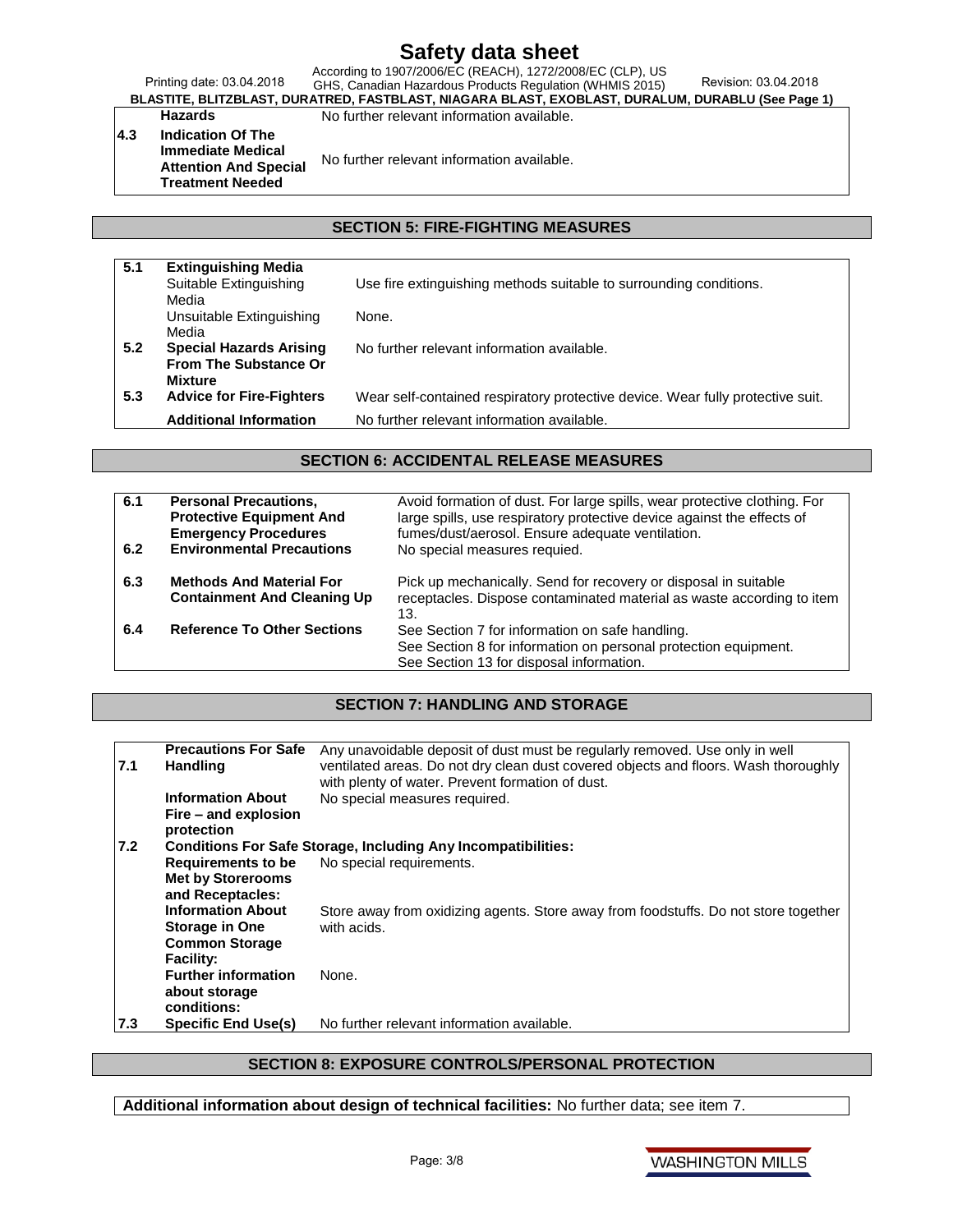Printing date: 03.04.2018

According to 1907/2006/EC (REACH), 1272/2008/EC (CLP), US GHS, Canadian Hazardous Products Regulation (WHMIS 2015) Revision: 03.04.2018

**BLASTITE, BLITZBLAST, DURATRED, FASTBLAST, NIAGARA BLAST, EXOBLAST, DURALUM, DURABLU (See Page 1)**

| 8.1<br><b>Control Parameters</b>                                        |                                                                |            |                                                                                                                             |                                                                                                           |  |
|-------------------------------------------------------------------------|----------------------------------------------------------------|------------|-----------------------------------------------------------------------------------------------------------------------------|-----------------------------------------------------------------------------------------------------------|--|
| Ingredients with limit values that require monitoring at the workplace: |                                                                |            |                                                                                                                             |                                                                                                           |  |
|                                                                         |                                                                |            | PEL (USA)                                                                                                                   | Long-term value: 15*; 15** mg/m <sup>3</sup><br>*Total dust; ** Respirable fraction                       |  |
|                                                                         |                                                                |            | REL (USA)                                                                                                                   | Long-term value: 10* 5** mg/m <sup>3</sup><br>As Al *Total dust **Respirable/pyro powd./welding f.        |  |
| Aluminum Oxide                                                          |                                                                | 1344-28-1  | TLV (USA)                                                                                                                   | Long-term value: 1* mg/m <sup>3</sup><br>as AI; *as respirable fraction                                   |  |
|                                                                         |                                                                |            | EL (Canada)                                                                                                                 | Long-term value: 1,0 mg/m <sup>3</sup>                                                                    |  |
|                                                                         |                                                                |            | EV (Canada)                                                                                                                 | respirable, as Al<br>Long-term value: 10 mg/m <sup>3</sup>                                                |  |
|                                                                         |                                                                |            |                                                                                                                             | total dust                                                                                                |  |
| Silicon dioxide                                                         |                                                                | 7631-86-9  | NIOSH REL (USA)<br><b>OSHA PEL (USA)</b>                                                                                    | Long-term value: 6 mg/m <sup>3</sup><br>Long-term value: 80 mg/m <sup>3</sup>                             |  |
|                                                                         |                                                                |            |                                                                                                                             | Long-term value: 15* mg/m <sup>3</sup>                                                                    |  |
|                                                                         |                                                                |            | PEL (USA)                                                                                                                   | *total dust                                                                                               |  |
|                                                                         |                                                                |            | REL (USA)                                                                                                                   | See Pocket Guide App. A                                                                                   |  |
| Titanium Dioxide                                                        |                                                                | 13463-67-7 | TLV (USA)                                                                                                                   | Long-term value: 10 mg/m <sup>3</sup><br>withdrawn from NIC                                               |  |
|                                                                         |                                                                |            | EL (Canada)                                                                                                                 | Long-term value: 10* 3** mg/m <sup>3</sup><br>*total dust; **respirable fraction; IARC 2B                 |  |
|                                                                         |                                                                |            | EV (Canada)                                                                                                                 | Long-term value: 10 mg/m <sup>3</sup><br>total dust                                                       |  |
|                                                                         |                                                                |            | PEL (USA)                                                                                                                   | Long-term value: 10* 15** 5***mg/m <sup>3</sup>                                                           |  |
|                                                                         |                                                                |            |                                                                                                                             | *Fume; Rouge: **Total dust, ***respirable<br>Long-term value: 5 mg/m <sup>3</sup>                         |  |
|                                                                         |                                                                |            | REL (USA)                                                                                                                   | Dust & fume, as Fe                                                                                        |  |
|                                                                         | Diiron trioxide / iron (III)                                   | 1309-37-1  | TLV (USA)                                                                                                                   | Long-term value: 5* mg/m <sup>3</sup><br>*as respirable fraction                                          |  |
| oxide                                                                   |                                                                |            |                                                                                                                             | Short-term value: 10** mg/m <sup>3</sup>                                                                  |  |
|                                                                         |                                                                |            | EL (Canada)                                                                                                                 | Long-term value: 5* 10*** 3**** mg/m <sup>3</sup><br>*dust & fume ** fume; Rouge: ***total dust ****resp. |  |
|                                                                         |                                                                |            | EV (Canada)                                                                                                                 | Long-term value: 5* 10** mg/m <sup>3</sup>                                                                |  |
|                                                                         |                                                                |            | *respirable, including Rouge; **total dust<br>Additional information: The lists valid during the making were used as basis. |                                                                                                           |  |
|                                                                         |                                                                |            |                                                                                                                             |                                                                                                           |  |
|                                                                         | <b>8.2 Exposure Controls</b><br>Personal protective equipment: |            |                                                                                                                             |                                                                                                           |  |
|                                                                         | <b>General protective and hygienic measures:</b>               |            |                                                                                                                             |                                                                                                           |  |
| 8.2                                                                     | <b>Exposure Controls</b>                                       |            |                                                                                                                             |                                                                                                           |  |
| 8.2.2                                                                   | <b>Personal Protective Equipment:</b>                          |            |                                                                                                                             |                                                                                                           |  |
|                                                                         | General                                                        |            |                                                                                                                             | The usual precautionary measures are to be adhered to when handling                                       |  |
|                                                                         | protective and                                                 |            |                                                                                                                             | chemicals. Wash hands before breaks and at the end of work. Immediately                                   |  |
|                                                                         | hygienic                                                       |            |                                                                                                                             | remove all soiled and contaminated clothing. Keep away from foodstuffs,                                   |  |
|                                                                         | measures:                                                      |            | beverages and feed.                                                                                                         |                                                                                                           |  |
|                                                                         | <b>Respiratory</b>                                             |            |                                                                                                                             | Use suitable respiratory protective device when high concentrations are                                   |  |
|                                                                         | <b>Protection</b>                                              |            |                                                                                                                             | present. For spills, respiratory protection may be advisable.                                             |  |
| <b>Eye Protection</b><br>Wear safety glasses.                           |                                                                |            |                                                                                                                             |                                                                                                           |  |
|                                                                         | <b>Protection of</b><br><b>Hands</b>                           |            | Wear protective gloves.                                                                                                     |                                                                                                           |  |
|                                                                         |                                                                |            | Body Protection Not required under normal conditions of use. Protection may be required for                                 |                                                                                                           |  |
|                                                                         | spills.<br>No further relevant information available.          |            |                                                                                                                             |                                                                                                           |  |
|                                                                         | <b>Limitation and</b><br>supervision of                        |            |                                                                                                                             |                                                                                                           |  |
|                                                                         |                                                                |            |                                                                                                                             |                                                                                                           |  |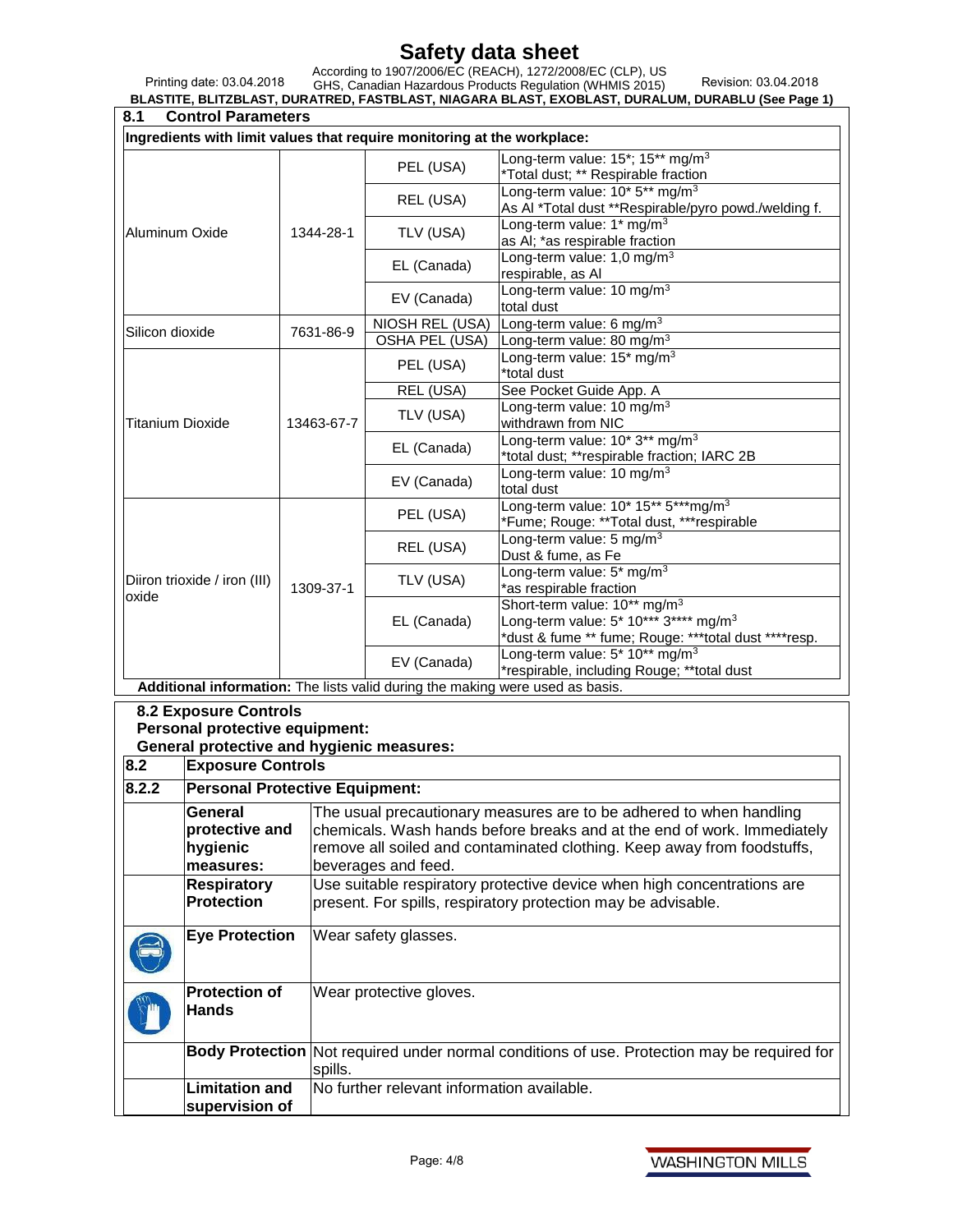Printing date: 03.04.2018

#### According to 1907/2006/EC (REACH), 1272/2008/EC (CLP), US GHS, Canadian Hazardous Products Regulation (WHMIS 2015) Revision: 03.04.2018

**BLASTITE, BLITZBLAST, DURATRED, FASTBLAST, NIAGARA BLAST, EXOBLAST, DURALUM, DURABLU (See Page 1)**

| exposure into<br>the environment |                                                                          |
|----------------------------------|--------------------------------------------------------------------------|
| <b>Risk</b>                      | INo further relevant information available. See Section 7 for additional |
| Management                       | linformation.                                                            |
| <b>Measures</b>                  |                                                                          |

#### **SECTION 9: PHYSICAL AND CHEMICAL PROPERTIES**

| 9.1 |                                             | <b>Information On Basic Physical And Chemical Properties</b> |                                                          |                       |
|-----|---------------------------------------------|--------------------------------------------------------------|----------------------------------------------------------|-----------------------|
|     | Appearance                                  | Solid granular product                                       | Color                                                    | <b>Black or Green</b> |
|     | Odor                                        | <b>Odorless</b>                                              | Odor Threshold (ppm)                                     | Not available         |
|     | Melting Point (°C) /<br>Freezing Point (°C) | Not available                                                | Boiling Point/Boiling Range (°C)                         | Not available         |
|     | Flash Point (°C)                            | No Data                                                      | <b>Explosive Limit Ranges</b>                            | Not available         |
|     | Auto Ignition<br>Temperature (°C)           | Not available                                                | Decomposition Temperature (°C)                           | 4892 ° F / 2700 ° C   |
|     | <b>Explosive Properties</b>                 | None                                                         | <b>Oxidizing Properties</b>                              | Not available         |
|     | Flammability (Solid, Gas)                   | Not available                                                | Ph (Value)                                               | Not available         |
|     | <b>Evaporation Rate</b>                     | N/A                                                          | Vapor Pressure (mm Hg)                                   | Not available         |
|     | Vapor Density (Air=1)                       | N/A                                                          | Density (q/ml)                                           | Not available         |
|     | Solubility (Water)                          | Insoluble                                                    | Solubility (Other)                                       | Not available         |
|     | Partition Coefficient (N-<br>Octanol/Water) | Not available                                                | Viscosity (mPa.s)                                        | Not available         |
| 9.2 | <b>Other Information</b>                    |                                                              | Volatile Organic Chemical (VOC) Content - Not Available. |                       |

#### **SECTION 10: STABILITY AND REACTIVITY**

**10.1 Reactivity 10.2 Chemical Stability Thermal Decomposition / conditions to be avoided:** No decomposition if used according to specifications. **10.3 Possibility of Hazardous Reactions** As the product is supplied it is not capable of dust explosion; however enrichment with fine dust causes risk of dust explosion. **10.4 Conditions To Avoid** No further relevant information available. **10.5 Incompatible Materials** No further relevant information available. **10.6 Hazardous Decomposition Product(s)** Toxic metal oxide smoke.

#### **SECTION 11: TOXICOLOGICAL INFORMATION**

| 11.1       | Information on Toxicological Effects        |                                                                 |  |
|------------|---------------------------------------------|-----------------------------------------------------------------|--|
|            | LD/LC50 values relevant for classification: |                                                                 |  |
|            | 13463-67-7 titanium dioxide                 |                                                                 |  |
| Oral       | LD50                                        | $>$ 20000 mg/kg (rat)                                           |  |
| Dermal     | LD50                                        | >10000 mg/kg (rabbit)                                           |  |
| Inhalative | LC50/4 h                                    | $> 6,82$ mg/l (rat)                                             |  |
|            | <b>Primary Irritant Effect:</b>             |                                                                 |  |
|            | On the skin:                                | Slight irritant effect on skin and mucous membranes.            |  |
|            | On the eye:                                 | Slight irritant effect on eyes.                                 |  |
|            | Sensitisation:                              | No sensitizing effects known.                                   |  |
|            | <b>Additional toxicological</b>             | The substance is not subject to classification according to the |  |
|            | information:                                | latest version of the EU lists.                                 |  |
|            | <b>CMR</b> effects (carcinogenity,          | The titanium dioxide is not classified as a suspect carcinogen  |  |
|            | mutagenicity, and toxicity for              | in this product due to available test data.                     |  |
|            | reproduction):                              |                                                                 |  |

#### **SECTION 12: ECOLOGICAL INFORMATION**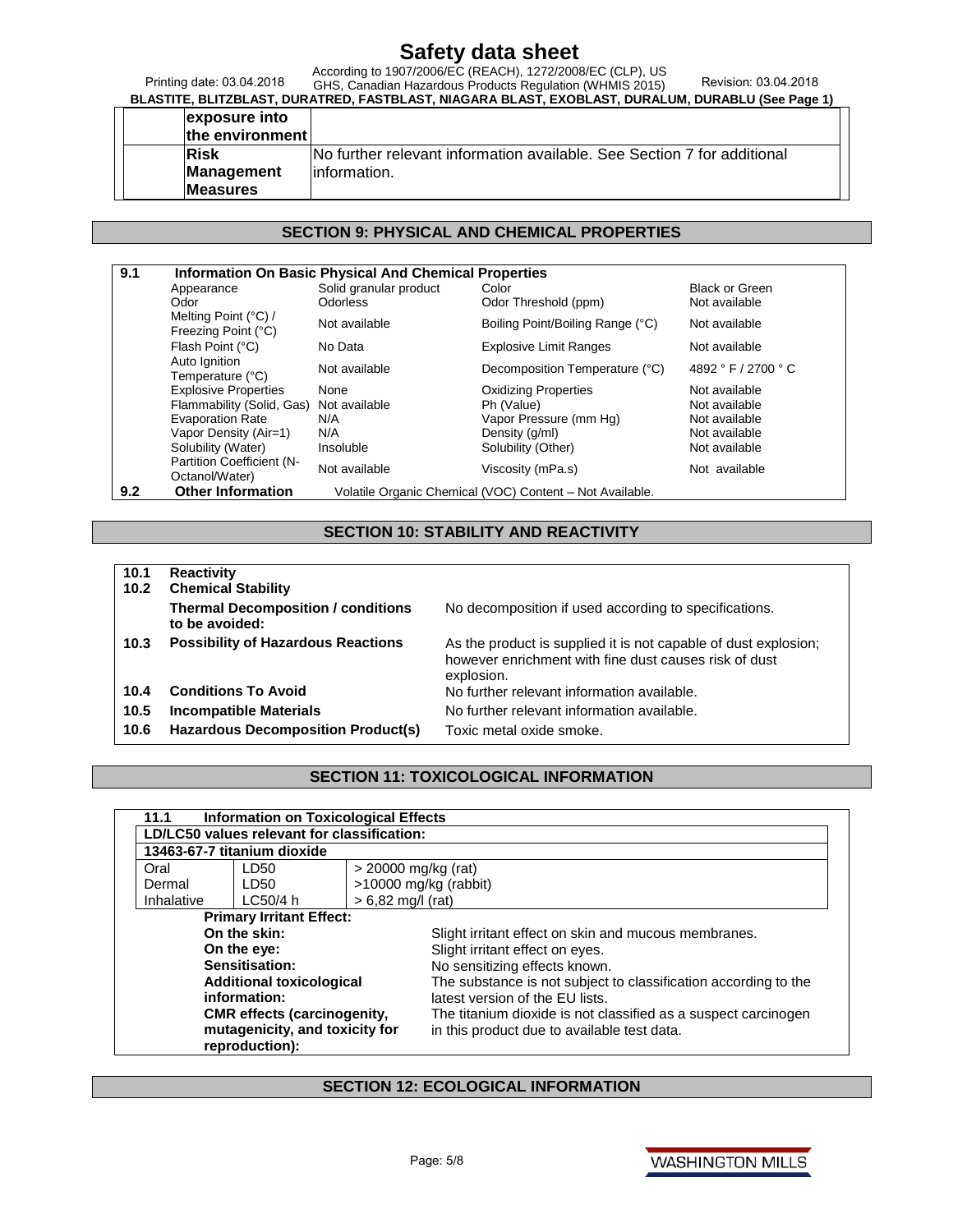Printing date: 03.04.2018 According to 1907/2006/EC (REACH), 1272/2008/EC (CLP), US GHS, Canadian Hazardous Products Regulation (WHMIS 2015) Revision: 03.04.2018

| BLASTITE, BLITZBLAST, DURATRED, FASTBLAST, NIAGARA BLAST, EXOBLAST, DURALUM, DURABLU (See Page 1) |                                      |                                                                                                                                         |  |  |  |
|---------------------------------------------------------------------------------------------------|--------------------------------------|-----------------------------------------------------------------------------------------------------------------------------------------|--|--|--|
| 12.1                                                                                              | <b>Toxicity</b>                      | No data                                                                                                                                 |  |  |  |
|                                                                                                   | <b>Aquatic toxicity:</b>             | No further relevant information available.                                                                                              |  |  |  |
| 12.2                                                                                              | <b>Persistence and Degradability</b> | Inorganic product, is not eliminable from water by means of                                                                             |  |  |  |
|                                                                                                   |                                      | biological cleaning processes.                                                                                                          |  |  |  |
| 12.3                                                                                              | <b>Bioaccumulative Potential</b>     | Does not accumulate in organisms.                                                                                                       |  |  |  |
| 12.4                                                                                              | <b>Mobility in Soil</b>              | No further relevant information available.                                                                                              |  |  |  |
|                                                                                                   | Additional ecological information:   |                                                                                                                                         |  |  |  |
|                                                                                                   | <b>General notes:</b>                | Generally not hazardous for water. Due to consistence and the<br>low water solubility of the product a bioavailability is not probable. |  |  |  |
|                                                                                                   |                                      | Due to available data on eliminability/decomposition and                                                                                |  |  |  |
|                                                                                                   |                                      | bioaccumulation potential a prolonged damage of the                                                                                     |  |  |  |
|                                                                                                   |                                      | environment is unlikely.                                                                                                                |  |  |  |
| 12.5                                                                                              | <b>Results of PBT and vPvB</b>       | <b>PBT:</b> Not applicable.                                                                                                             |  |  |  |
|                                                                                                   | <b>Assessment</b>                    | vPvB: Not applicable.                                                                                                                   |  |  |  |
| 12.6                                                                                              | <b>Other Adverse Effects</b>         | No further relevant information available.                                                                                              |  |  |  |

#### **SECTION 13: DISPOSAL CONSIDERATIONS**

| 13.1                  | <b>Waste Treatment Methods</b> |                                                                                                                                                                                                                                                                                                                          |
|-----------------------|--------------------------------|--------------------------------------------------------------------------------------------------------------------------------------------------------------------------------------------------------------------------------------------------------------------------------------------------------------------------|
| <b>Recommendation</b> |                                | Contact manufacturer for recycling information. Contact waste processors<br>for recycling information. On the basis of the necessary technical regulations<br>and after consultation with the disposal agent and the relevant authorities,<br>can be disposed of with domestic waste or incinerated with domestic waste. |
|                       | <b>Uncleaned Packaging:</b>    |                                                                                                                                                                                                                                                                                                                          |
|                       | <b>Recommendation:</b>         | Packaging may be reused or recycled after cleaning. Disposal must be<br>made according to official regulations.                                                                                                                                                                                                          |

#### **SECTION 14: TRANSPORT INFORMATION**

| Land Transport (ADR/RID) (c)(d)     |                                               | Land Transport (Within USA) (b)(d) |                                               |  |
|-------------------------------------|-----------------------------------------------|------------------------------------|-----------------------------------------------|--|
| <b>UN Number</b>                    | <b>None</b>                                   | <b>UN Number</b>                   | None                                          |  |
| <b>Proper Shipping Name</b>         | Not classified as<br>dangerous for transport. | Proper Shipping Name               | Not classified as dangerous for<br>transport. |  |
| Transport Hazard Class(es)          | None                                          | Transport Hazard Class(es)         | None                                          |  |
| Packing Group                       | None                                          | Packing Group                      | None                                          |  |
| Hazard Label(s)                     | None                                          | Hazard Label(s)                    | None                                          |  |
| <b>Environmental Hazards</b>        | None                                          | Environmental Hazards              | None                                          |  |
| <b>Special Precautions For User</b> | None                                          | Special Precautions For User       | None                                          |  |
| Sea Transport (IMDG) (c)            |                                               | Air Transport (ICAO/IATA) (c) (d)  |                                               |  |
| <b>UN Number</b>                    | None                                          | <b>UN Number</b>                   | None                                          |  |
| <b>Proper Shipping Name</b>         | Not classified as<br>dangerous for transport. | Proper Shipping Name               | Not classified as dangerous for<br>transport. |  |
| Transport Hazard Class(es)          | None                                          | Transport Hazard Class(es)         | None                                          |  |
| Packing Group                       | None                                          | Packing Group                      | None                                          |  |
| Marine Pollutant                    | None                                          | Marine Pollutant                   | None                                          |  |
| Special Precautions For User        | None                                          | Special Precautions For User None  |                                               |  |

*(b)- ORM-D may be applicable within the USA for package sizes less than 30kg.* 

*(c)– Consult with transport provider.*

*(d)– Check relevant regulations for Special Provisions.*

**Transport in bulk according to Annex II of MARPOL73/78 and the IBC Code**

#### **SECTION 15: REGULATORY INFORMATION**

### **15.1 Safety, Health And Environmental Regulations/Legislation Specific For The Substance Or Mixture USA**

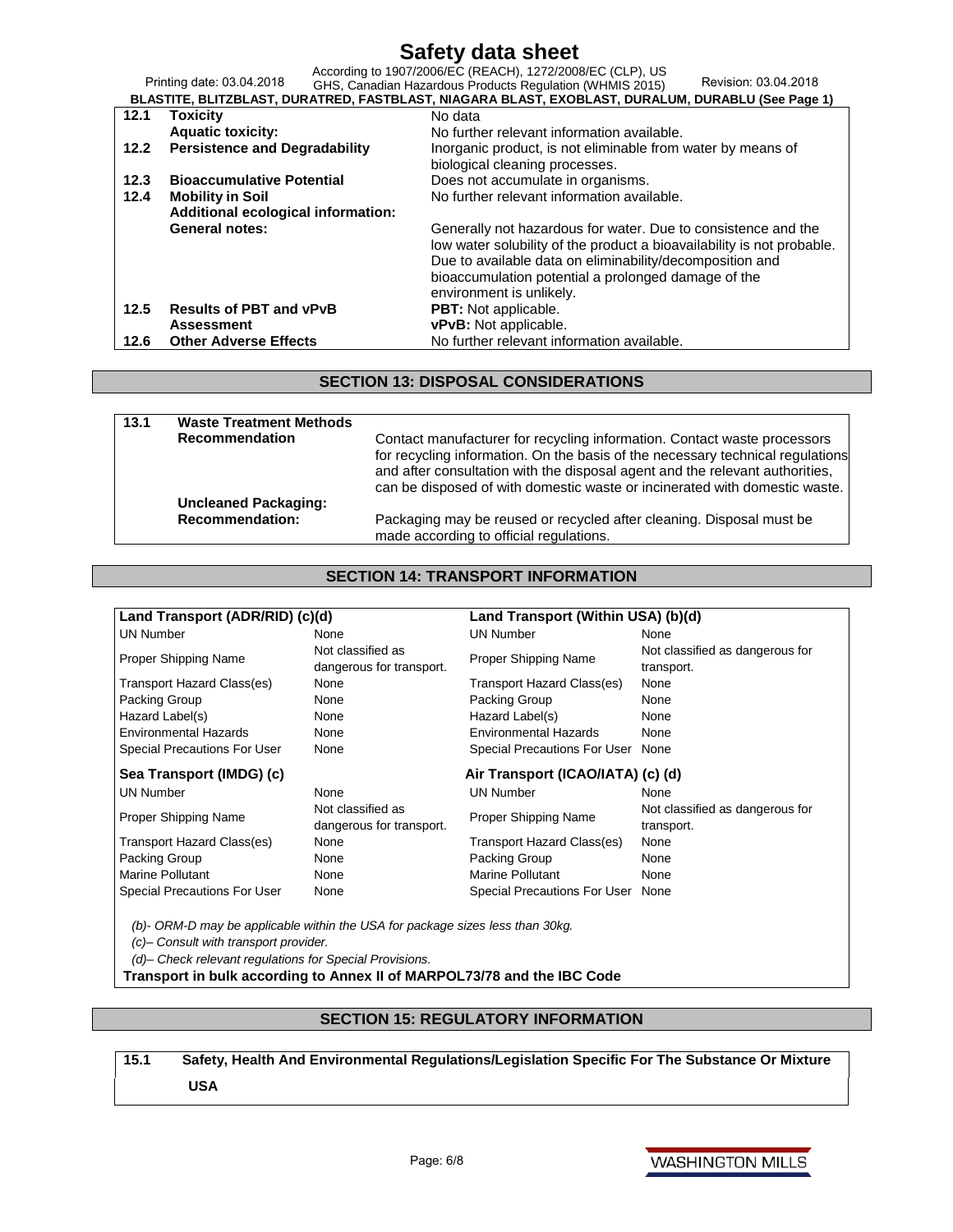Printing date: 03.04.2018 **Safety data sheet** According to 1907/2006/EC (REACH), 1272/2008/EC (CLP), US GHS, Canadian Hazardous Products Regulation (WHMIS 2015) Revision: 03.04.2018 **BLASTITE, BLITZBLAST, DURATRED, FASTBLAST, NIAGARA BLAST, EXOBLAST, DURALUM, DURABLU (See Page 1) SARA** Section 355 (extremely hazardous substances) None of the ingredients are listed. SARA 313 (Specific toxic chemical listings) Aluminum oxide listing is only relevant to fibrous forms and is not applicable to the product as supplied. TSCA (Toxic Substance Control Act) All ingredients are listed. **Proposition 65 (California):** Chemicals known to cause cancer: References to chemical components listed below are based on unbound respirable particles and are not generally applicable to product as supplied. 13463-67-7 titanium dioxide Chemicals known to cause reproductive toxicity for females: None of the ingredients are listed. Chemicals known to cause reproductive toxicity for males: None of the ingredients are listed. Chemicals known to cause developmental toxicity: None of the ingredients are listed. **Carcinogenic Categories** EPA (Environmental Protection Agency) None of the ingredients are listed. IARC (International Agency for Research on Cancer) 7631-86-9 silicon dioxide 13463-67-7 titanium dioxide 1309-37-1 diiron trioxide / iron (III) oxide 3 2B 3 **TLV (Threshold Limit Value established by ACGIH)** 1344-28-1 aluminium oxide 13463-67-7 titanium dioxide 1309-37-1 diiron trioxide / iron (III) oxide A4 A4 A4 **MAK (German Maximum Workplace Concentration)** 1344-28-1 aluminium oxide 13463-67-7 titanium dioxide  $\mathfrak{p}$ 3A **NIOSH-Ca (National Institute for Occupational Safety and Health)** 13463-67-7 titanium dioxide **Canada** Canadian Domestic Substances List (DSL) All ingredients are listed. Canadian Ingredient Disclosure list (limit 0.1%) None of the ingredients are listed. Canada Ingredient Disclosure list (limit 1%) 1344-28-1 aluminium oxide 7631-86-9 silicon dioxide 1309-37-1 diiron trioxide / iron (III) oxide **Other regulations, limitations and prohibitive regulations** Substances of very high concern (SVHC) according to REACH, Article 57 None of the ingredients are listed.

**15.2 Chemical Safety Assessment A Chemical Safety Assessment has not been carried** out.

#### **SECTION 16: OTHER INFORMATION**

This information is based on our present knowledge. However, this shall not constitute a guarantee for any specific product features and shall not establish a legally valid contractual relationship. Additional information:

- The accumulation of airborne dust particles may lead to health and safety risks in some cases. The use of good industrial practices will mitigate this risk.
- The health risks from inhalation of dust particles vary; this is due to particle concentration, exposure length, number of exposures and type of particles inhaled. Please read Section 2,4,6,7 and 8 of the SDS to understand these potential risks. Wear personal protective equipment and follow storage and handling procedures to maintain a safe workplace.
- In rare instances, combustible dusts may represent a potential explosion hazard when airborne. This hazard is often associated with organic dust such as foodstuffs and coal, but may also occur with mineral products. While the majority of our products would be considered non-combustible, the overall airborne environment should be considered when